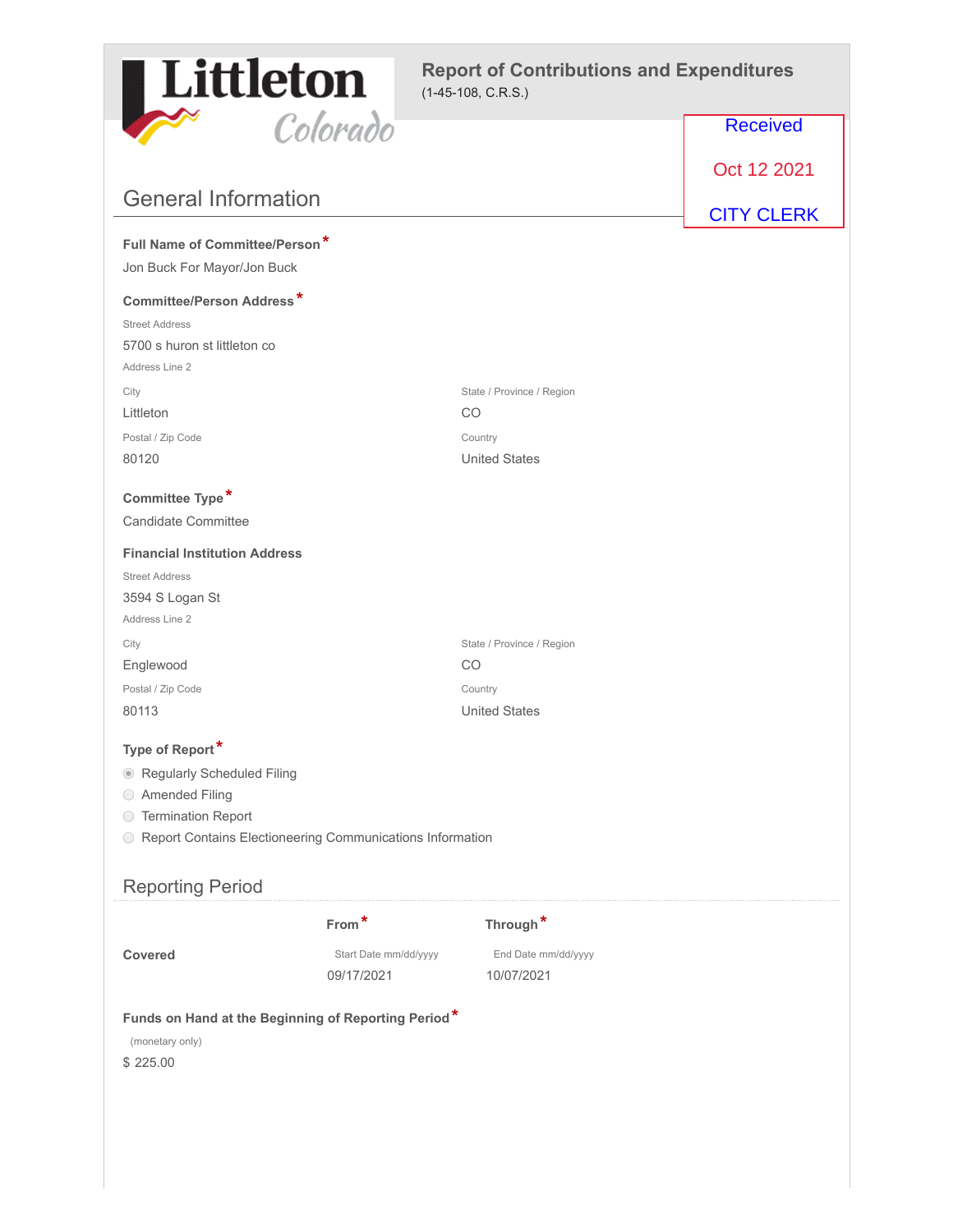## **Declared Total Spending Total of Other Receipts \***

[Art. XXVIII, Sec. 4(1)] \$ 902.35

## **Non-Itemized Contributions \* Non-Itemized Expenditures \***

(Contributions of \$19.99 or Less)

\$ 15.00

(Interest, Dividends, etc.)

\$ 0.00

(Expenditures of \$19.99 or Less)

\$ 35.22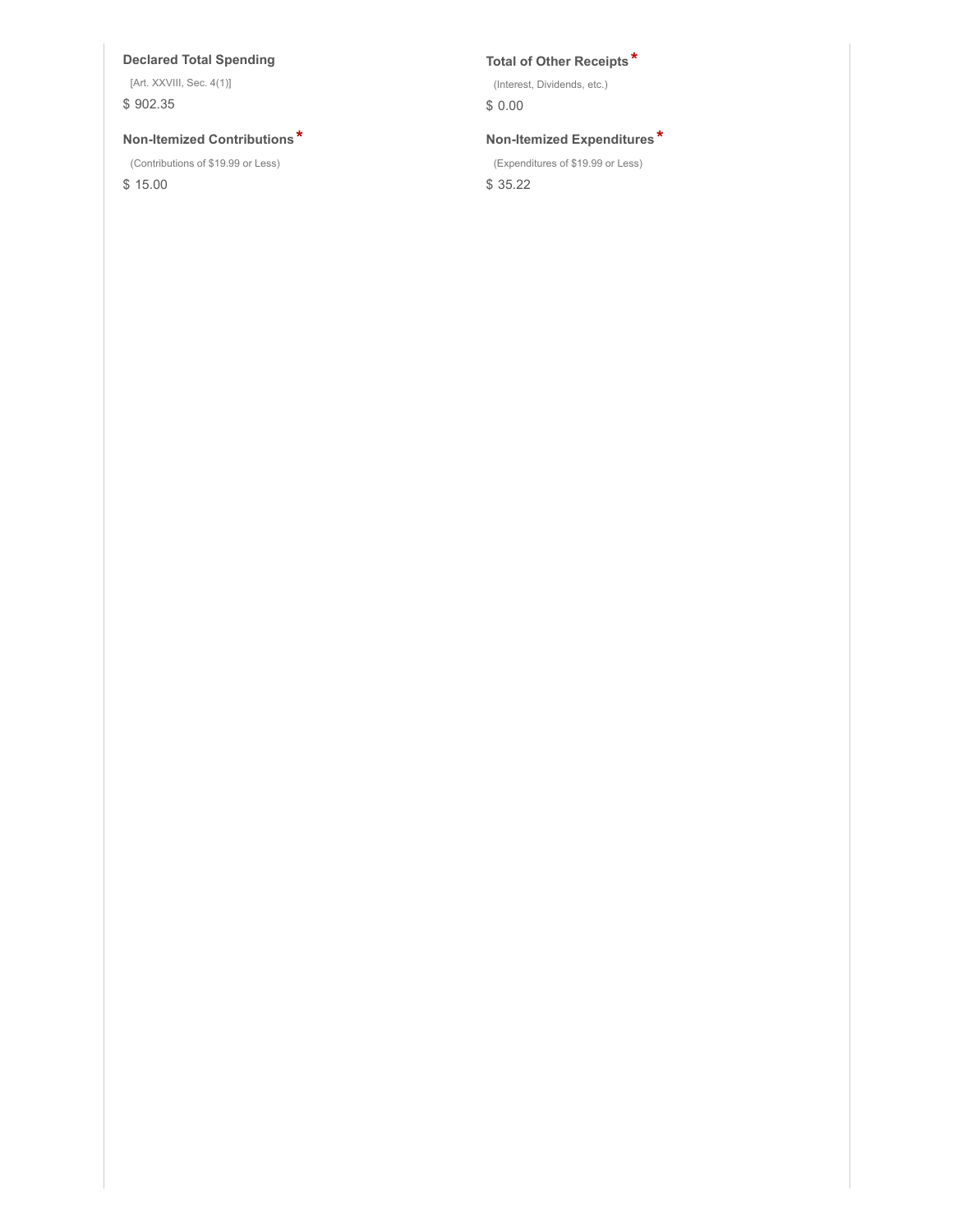# Schedule A

### **Full Name of Committee/Person**

Jon Buck For Mayor/Jon Buck

# Itemized Contributions Statement (\$20 or more)

[1-45-108(1)(a), C.R.S.]

| Date Accepted*<br>09/30/2021         | Contribution Amt.*<br>\$100.00        |                           | Aggregate Amt.*<br>\$100.00 |
|--------------------------------------|---------------------------------------|---------------------------|-----------------------------|
| <b>Electioneering Communication*</b> |                                       |                           |                             |
| ◯ Yes                                |                                       | $\odot$ No                |                             |
| Contributor Name*                    |                                       |                           |                             |
| (Last, First)                        |                                       |                           |                             |
| Valdez, Jerry                        |                                       |                           |                             |
| <b>Contributor Address*</b>          |                                       |                           |                             |
| <b>Street Address</b>                |                                       |                           |                             |
| 6042 S. Aberdeen St                  |                                       |                           |                             |
| Address Line 2                       |                                       |                           |                             |
| City                                 |                                       | State / Province / Region |                             |
| Littleton                            |                                       | CO                        |                             |
| Postal / Zip Code                    |                                       | Country                   |                             |
| 80120                                |                                       | <b>United States</b>      |                             |
| <b>Contribution Description*</b>     |                                       |                           |                             |
| Check                                |                                       |                           |                             |
| <b>Contributor Employer</b>          |                                       |                           |                             |
| (if applicable, mandatory)           |                                       |                           |                             |
| <b>Contributor Occupation</b>        |                                       |                           |                             |
| (if applicable, mandatory)           |                                       |                           |                             |
|                                      |                                       |                           |                             |
| Date Accepted*<br>09/30/2021         | <b>Contribution Amt.*</b><br>\$100.00 |                           | Aggregate Amt.*<br>\$100.00 |
|                                      |                                       |                           |                             |
| <b>Electioneering Communication*</b> |                                       |                           |                             |
| ◯ Yes                                |                                       | $\odot$ No                |                             |
| Contributor Name*                    |                                       |                           |                             |
| (Last, First)                        |                                       |                           |                             |
| Greiner, Alisa                       |                                       |                           |                             |
| <b>Contributor Address*</b>          |                                       |                           |                             |
| <b>Street Address</b>                |                                       |                           |                             |
| 5956 S Crocker St                    |                                       |                           |                             |
| Address Line 2                       |                                       | State / Province / Region |                             |
| City                                 |                                       |                           |                             |
|                                      |                                       | CO                        |                             |
| Littleton<br>Postal / Zip Code       |                                       | Country                   |                             |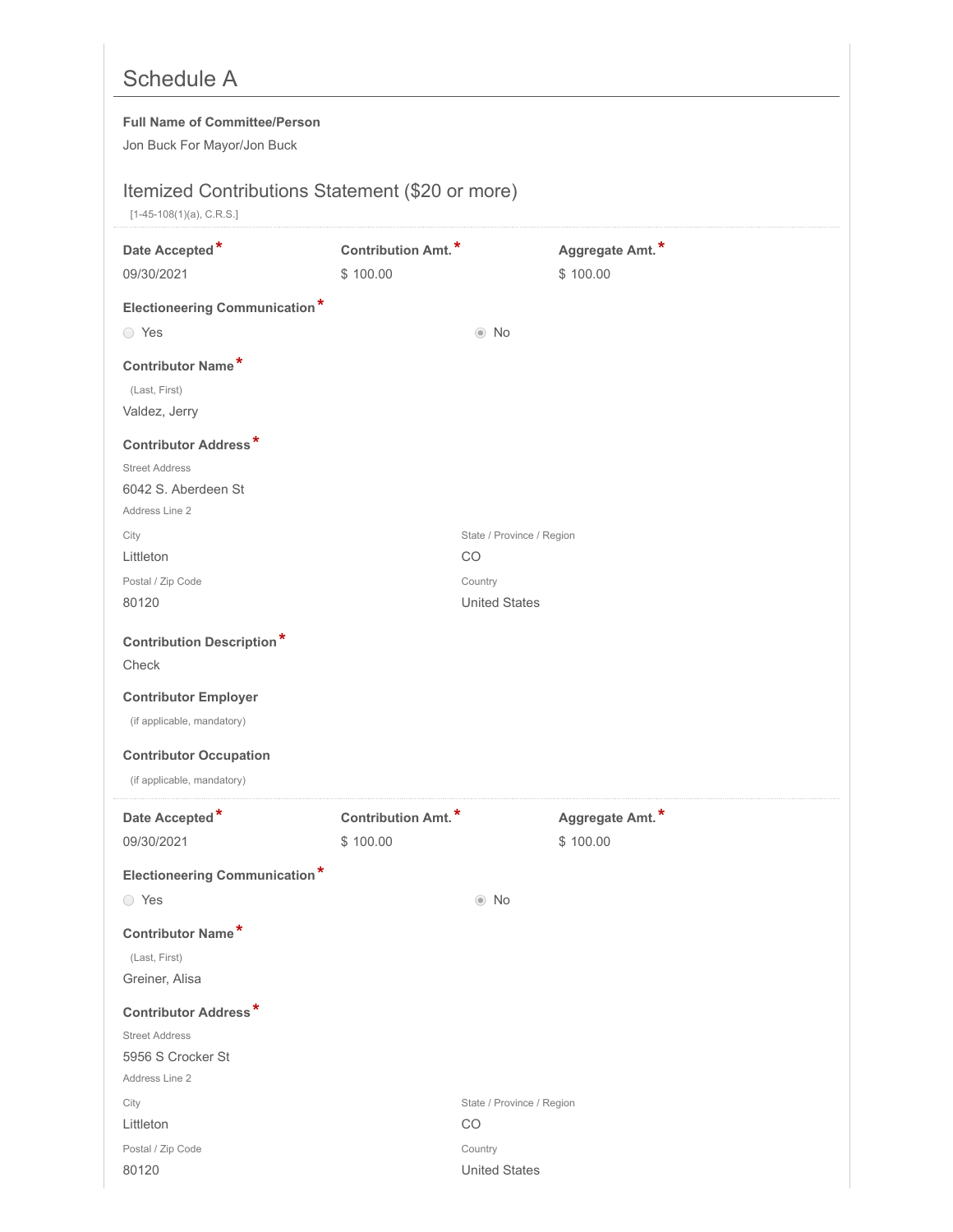| <b>Contribution Description*</b>     |                           |                           |                 |  |
|--------------------------------------|---------------------------|---------------------------|-----------------|--|
| Online donation                      |                           |                           |                 |  |
| <b>Contributor Employer</b>          |                           |                           |                 |  |
| (if applicable, mandatory)           |                           |                           |                 |  |
| <b>Contributor Occupation</b>        |                           |                           |                 |  |
| (if applicable, mandatory)           |                           |                           |                 |  |
| Date Accepted*                       | Contribution Amt.*        |                           | Aggregate Amt.* |  |
| 10/05/2021                           | \$100.00                  |                           | \$100.00        |  |
| <b>Electioneering Communication*</b> |                           |                           |                 |  |
| ◯ Yes                                |                           | $\odot$ No                |                 |  |
| Contributor Name*                    |                           |                           |                 |  |
| (Last, First)                        |                           |                           |                 |  |
| Orrino, Joseph                       |                           |                           |                 |  |
| <b>Contributor Address*</b>          |                           |                           |                 |  |
| <b>Street Address</b>                |                           |                           |                 |  |
| 704 W Longview Ave                   |                           |                           |                 |  |
| Address Line 2                       |                           |                           |                 |  |
| City                                 |                           | State / Province / Region |                 |  |
| Littleton                            |                           | CO                        |                 |  |
| Postal / Zip Code                    |                           | Country                   |                 |  |
| 80120                                |                           | <b>United States</b>      |                 |  |
| <b>Contribution Description*</b>     |                           |                           |                 |  |
| <b>Online Donation</b>               |                           |                           |                 |  |
| <b>Contributor Employer</b>          |                           |                           |                 |  |
| (if applicable, mandatory)           |                           |                           |                 |  |
| <b>Contributor Occupation</b>        |                           |                           |                 |  |
| (if applicable, mandatory)           |                           |                           |                 |  |
|                                      |                           |                           |                 |  |
| Date Accepted*                       | <b>Contribution Amt.*</b> |                           | Aggregate Amt.* |  |
| 10/07/2021                           | \$500.00                  |                           | \$500.00        |  |
| <b>Electioneering Communication*</b> |                           |                           |                 |  |
| ◯ Yes                                |                           | $\odot$ No                |                 |  |
| Contributor Name*                    |                           |                           |                 |  |
|                                      |                           |                           |                 |  |
| (Last, First)                        |                           |                           |                 |  |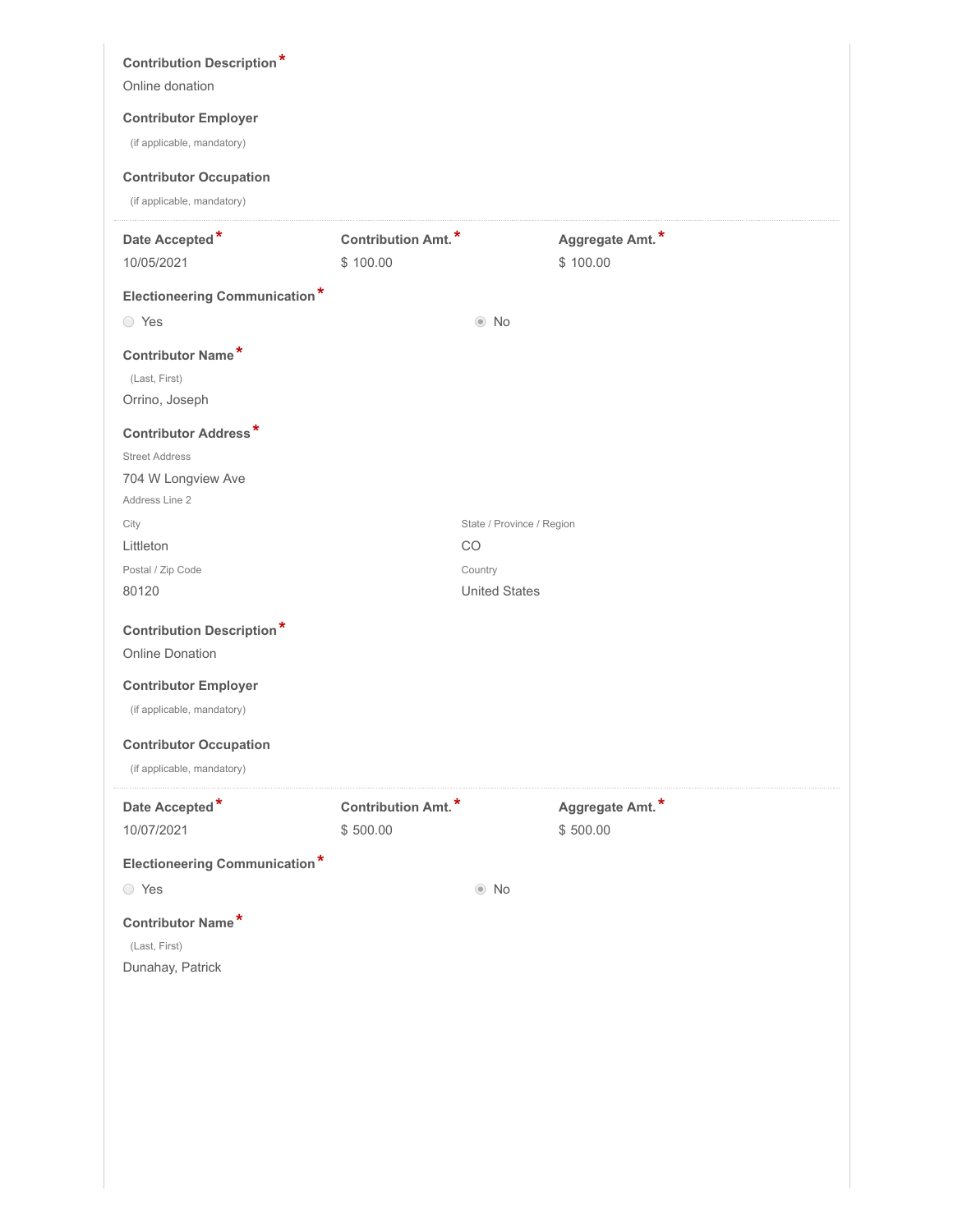### **Contributor Address \***

| <b>Street Address</b>                     |                           |
|-------------------------------------------|---------------------------|
| 1600 W Mineral Ave                        |                           |
| Address Line 2                            |                           |
| STE B                                     |                           |
| City                                      | State / Province / Region |
| Littleton                                 | CO                        |
| Postal / Zip Code                         | Country                   |
| 80120                                     | <b>United States</b>      |
| <b>Contribution Description*</b><br>Check |                           |
| <b>Contributor Employer</b>               |                           |
| (if applicable, mandatory)                |                           |
| PDA Roadgear                              |                           |
| <b>Contributor Occupation</b>             |                           |

President

(if applicable, mandatory)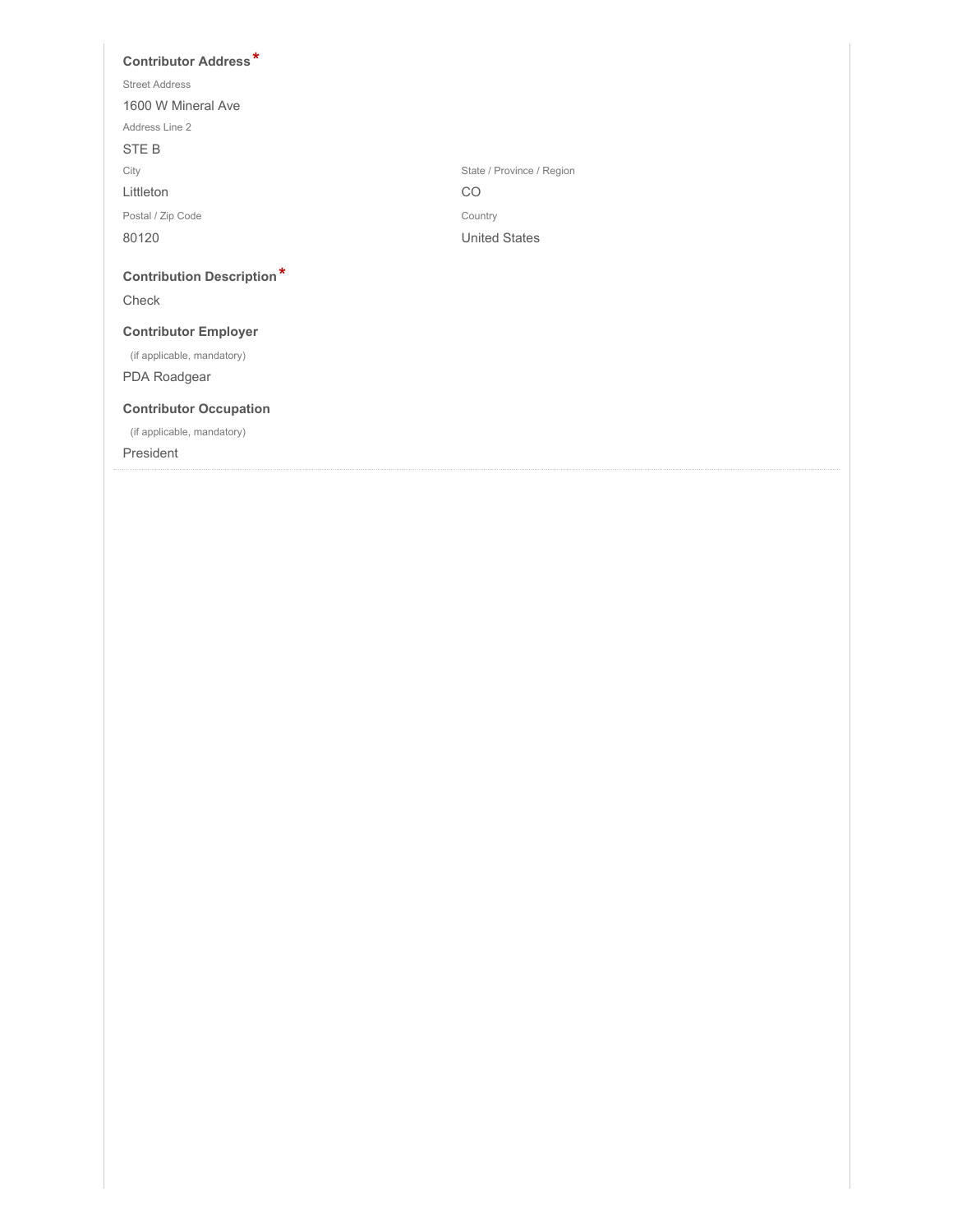# Schedule B

#### **Full Name of Committee/Person**

Jon Buck For Mayor/Jon Buck

# Itemized Expenditures Statement (\$20 or more)

[1-45-108(1)(a), C.R.S.]

|                                                                                                                                                                                                                   | Expenditure Amt*                     |
|-------------------------------------------------------------------------------------------------------------------------------------------------------------------------------------------------------------------|--------------------------------------|
| 10/07/2021                                                                                                                                                                                                        | \$377.13                             |
| <b>Recipient is (optional)</b>                                                                                                                                                                                    | <b>Electioneering Communication*</b> |
| ◯ Committee                                                                                                                                                                                                       | ◯ Yes                                |
| ◯ Non-Committee                                                                                                                                                                                                   | $\odot$ No                           |
| Expenditure Name*                                                                                                                                                                                                 |                                      |
| Reimbursement to Candidate for previous out-of-pocket expenses                                                                                                                                                    |                                      |
| <b>Expenditure Address*</b>                                                                                                                                                                                       |                                      |
| <b>Street Address</b>                                                                                                                                                                                             |                                      |
| 5700 S Huron St                                                                                                                                                                                                   |                                      |
| Address Line 2                                                                                                                                                                                                    |                                      |
| City                                                                                                                                                                                                              | State / Province / Region            |
| Littleton                                                                                                                                                                                                         | CO                                   |
| Postal / Zip Code                                                                                                                                                                                                 | Country                              |
| 80120                                                                                                                                                                                                             | <b>United States</b>                 |
| Purpose of Expenditure*                                                                                                                                                                                           |                                      |
| Reimbursement of previous personal payment by Candidate for Invoice # 260764 from Excel Press, Inc (4540 S<br>Navajo St Unit 2, Englewood, CO 80110). Invoice was for 4000 printed cards for campaign literature. |                                      |
| Date Expended*                                                                                                                                                                                                    | Expenditure Amt*                     |
|                                                                                                                                                                                                                   |                                      |
| 10/07/2021                                                                                                                                                                                                        | \$490.00                             |
| <b>Recipient is (optional)</b>                                                                                                                                                                                    | <b>Electioneering Communication*</b> |
| ◯ Committee                                                                                                                                                                                                       | ◯ Yes                                |
| ◯ Non-Committee                                                                                                                                                                                                   | $\odot$ No                           |
| Expenditure Name*                                                                                                                                                                                                 |                                      |
| Reimbursement to Candidate for previous out-of-pocket expenses                                                                                                                                                    |                                      |
| <b>Expenditure Address*</b>                                                                                                                                                                                       |                                      |
| <b>Street Address</b>                                                                                                                                                                                             |                                      |
| 5700 S Huron St                                                                                                                                                                                                   |                                      |
| Address Line 2                                                                                                                                                                                                    |                                      |
| City                                                                                                                                                                                                              | State / Province / Region            |
| Littleton                                                                                                                                                                                                         | CO                                   |
| Postal / Zip Code                                                                                                                                                                                                 | Country                              |

### **Purpose of Expenditure \***

Reimbursement of previous personal payment by Candidate for Invoice # 2003424 from A.G.E. Graphics, LLC (52231 State Route 248, Long Bottom, OH 45743). Invoice was for 200 double-sided yard signs and metal stakes.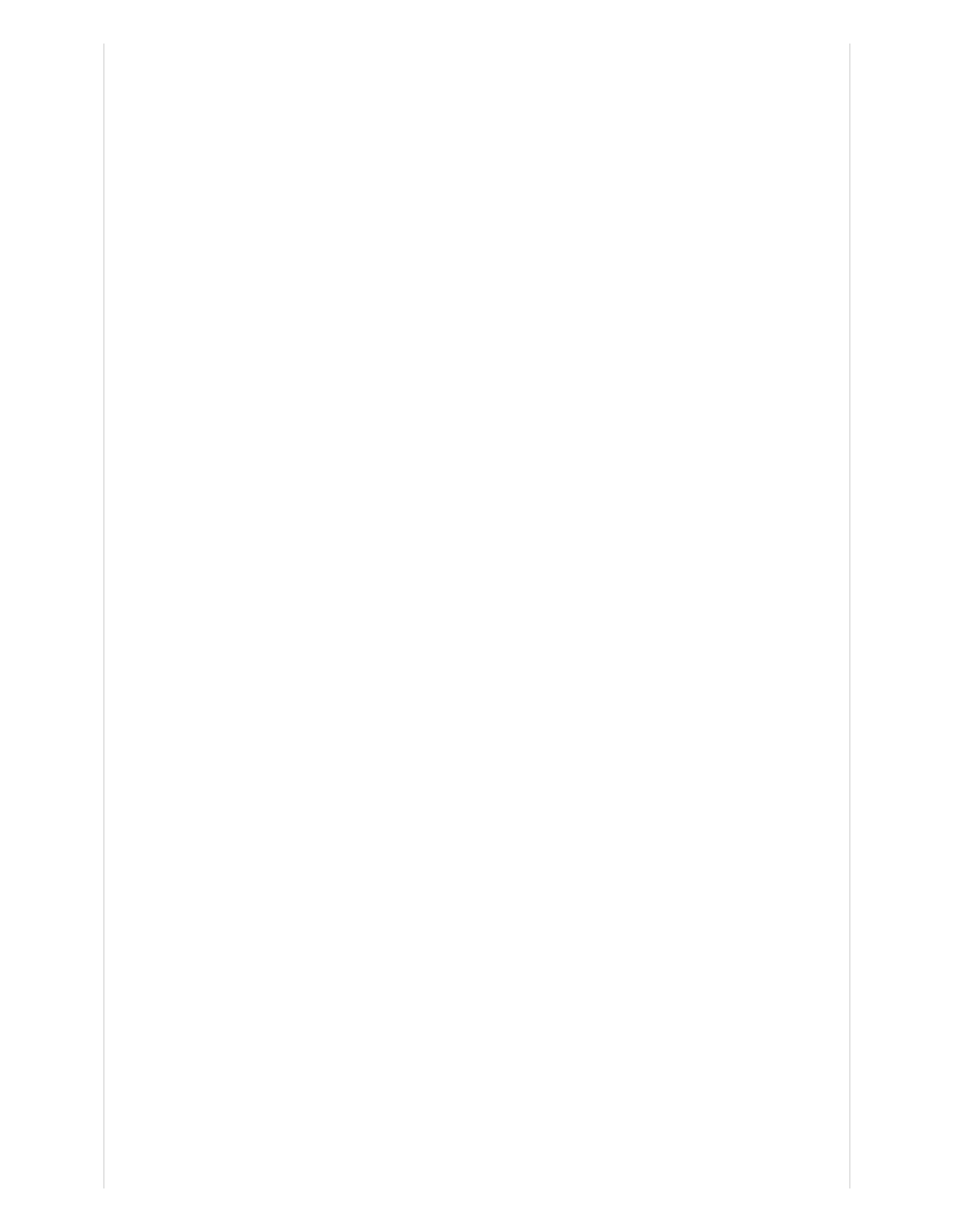# Schedule C

### **Full Name of Committee/Person**

Jon Buck For Mayor/Jon Buck

| Loans                                                                        |                                                     |                          |
|------------------------------------------------------------------------------|-----------------------------------------------------|--------------------------|
| <b>Lender Name</b>                                                           |                                                     |                          |
| (Last, First or Institution)                                                 |                                                     |                          |
| <b>Lender Address</b>                                                        |                                                     |                          |
| <b>Street Address</b>                                                        |                                                     |                          |
| Address Line 2                                                               |                                                     |                          |
| City                                                                         | State / Province / Region                           |                          |
| Postal / Zip Code                                                            | Country                                             |                          |
| <b>Original Amount of Loan</b>                                               | <b>Interest Rate</b>                                |                          |
| \$                                                                           |                                                     |                          |
| <b>Loan Amount Received</b>                                                  | <b>Principal Amount Paid</b>                        |                          |
| This Reporting Period                                                        | This Reporting Period                               |                          |
| \$                                                                           | \$                                                  |                          |
| <b>Interest Amount Paid</b>                                                  | <b>Total Repayments Made</b>                        |                          |
| This Reporting Period                                                        | \$                                                  |                          |
| \$                                                                           |                                                     |                          |
| <b>Outstanding Balance</b>                                                   | <b>Date Loan Received</b>                           |                          |
| \$                                                                           | mm/dd/yyyy                                          |                          |
| Due Date for Final Payment                                                   |                                                     |                          |
| mm/dd/yyyy                                                                   |                                                     |                          |
|                                                                              |                                                     |                          |
| <b>Total of All Loans</b>                                                    | <b>Total of all Loans Amount Repaid</b>             |                          |
| \$                                                                           | \$                                                  |                          |
| <b>List of Endorsers or Guarantors</b><br>Provide for all loans listed above |                                                     |                          |
| Loan Source<br><b>Endorser or Guarantor Full</b><br><b>Name</b>              | <b>Endorser or Guarantor Full</b><br><b>Address</b> | <b>Amount Guaranteed</b> |
|                                                                              |                                                     | \$                       |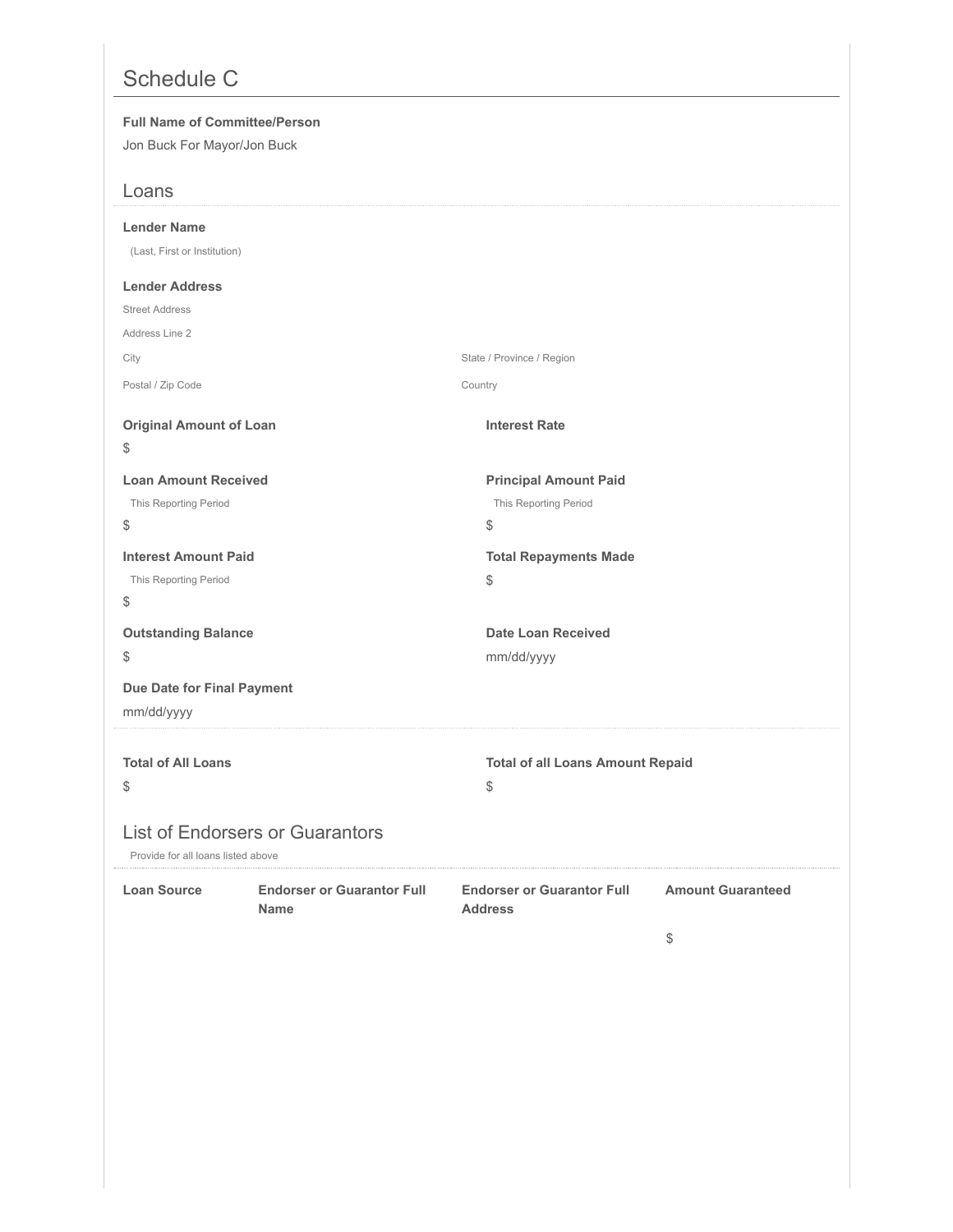# Schedule D

#### **Full Name of Committee/Person**

Jon Buck For Mayor/Jon Buck

# Returned Contributions

(Previously reported on Schedule A - Contributions accepted and then returned to donors)

| <b>Date Accepted</b>                | <b>Date Returned</b>                                                                     | <b>Amount Returned</b> |
|-------------------------------------|------------------------------------------------------------------------------------------|------------------------|
| mm/dd/yyyy                          | mm/dd/yyyy                                                                               | \$                     |
| Name returned contribution to       |                                                                                          |                        |
| (Last, First)                       |                                                                                          |                        |
| Address returned contribution to    |                                                                                          |                        |
| <b>Street Address</b>               |                                                                                          |                        |
| Address Line 2                      |                                                                                          |                        |
| City                                | State / Province / Region                                                                |                        |
| Postal / Zip Code                   | Country                                                                                  |                        |
| <b>Reason contribution returned</b> |                                                                                          |                        |
|                                     |                                                                                          |                        |
|                                     |                                                                                          |                        |
|                                     |                                                                                          |                        |
|                                     |                                                                                          |                        |
| <b>Returned Expenditures</b>        | (Previously reported on Schedule B - Expenditures returned or refunded to the committee) |                        |
| <b>Date Expended</b>                | <b>Date Returned</b>                                                                     | <b>Amount Returned</b> |
| mm/dd/yyyy                          | mm/dd/yyyy                                                                               | \$                     |
| Name returned expenditure to        |                                                                                          |                        |
| (Last, First)                       |                                                                                          |                        |
| Address returned expenditure to     |                                                                                          |                        |
| <b>Street Address</b>               |                                                                                          |                        |
| Address Line 2                      |                                                                                          |                        |
| City                                | State / Province / Region                                                                |                        |
| Postal / Zip Code                   | Country                                                                                  |                        |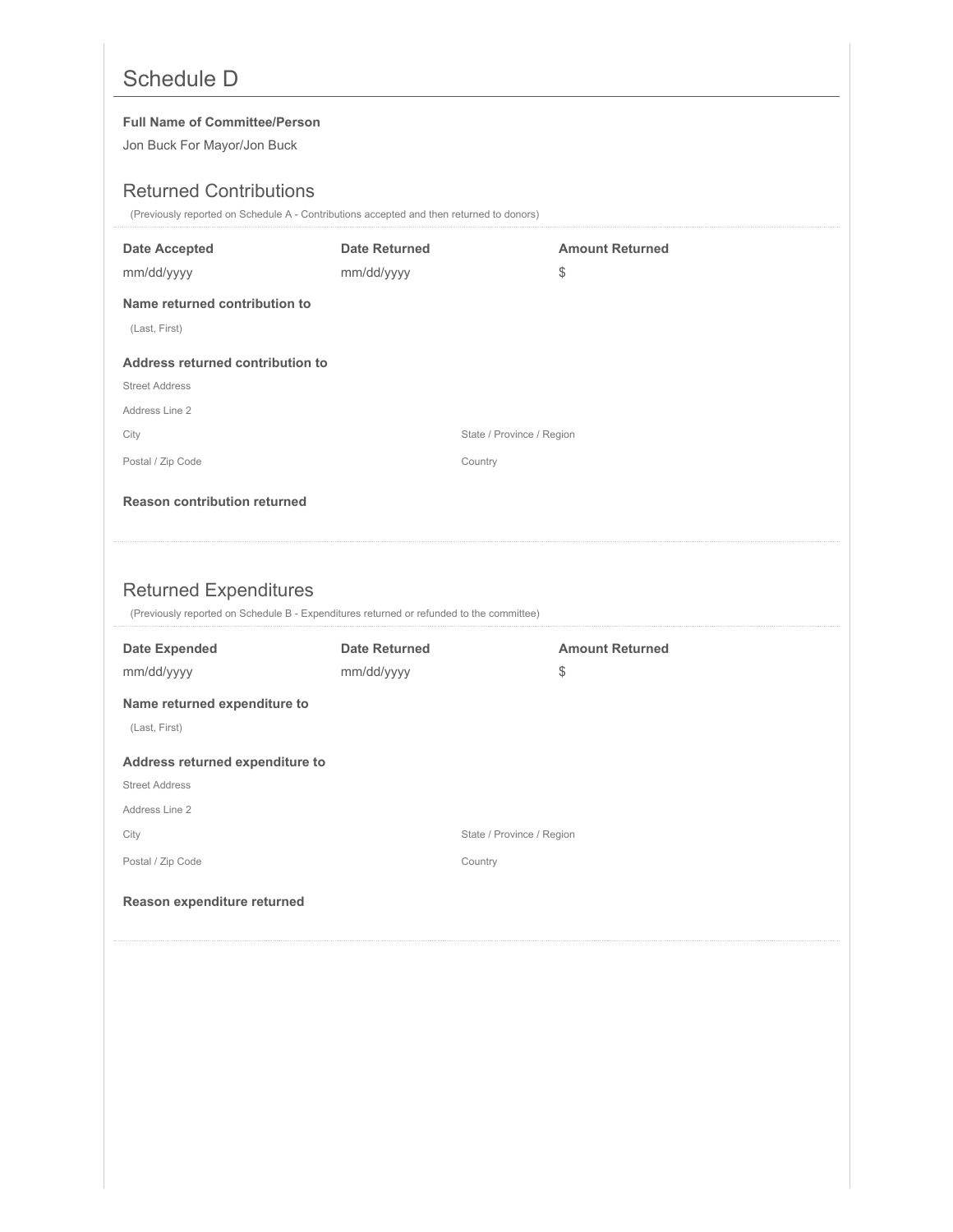| <b>Full Name of Committee/Person</b>                        |                                                                                                                                              |                                                                                                                                                                                                                                                                                                 |
|-------------------------------------------------------------|----------------------------------------------------------------------------------------------------------------------------------------------|-------------------------------------------------------------------------------------------------------------------------------------------------------------------------------------------------------------------------------------------------------------------------------------------------|
| Jon Buck For Mayor/Jon Buck                                 |                                                                                                                                              |                                                                                                                                                                                                                                                                                                 |
|                                                             | <b>Statement of Non-Monetary Contributions</b><br>[Art. XXVIII, Sec. 2(5)(a)(II)(III) & Sec. 5(3) & C.R.S. 1-45-108(1)] 1-45-108(1), C.R.S.] |                                                                                                                                                                                                                                                                                                 |
| <b>Date Provided</b>                                        | <b>Fair Market Value</b>                                                                                                                     | <b>Aggregate Amount</b>                                                                                                                                                                                                                                                                         |
| mm/dd/yyyy                                                  | \$                                                                                                                                           | \$                                                                                                                                                                                                                                                                                              |
| <b>Electioneering Communication</b>                         |                                                                                                                                              |                                                                                                                                                                                                                                                                                                 |
| □ Yes                                                       | $\Box$ No                                                                                                                                    |                                                                                                                                                                                                                                                                                                 |
| <b>Non-Monetary Contribution Name</b>                       |                                                                                                                                              |                                                                                                                                                                                                                                                                                                 |
| (Last, First)                                               |                                                                                                                                              |                                                                                                                                                                                                                                                                                                 |
| <b>Non-Monetary Contribution Address</b>                    |                                                                                                                                              |                                                                                                                                                                                                                                                                                                 |
| <b>Street Address</b>                                       |                                                                                                                                              |                                                                                                                                                                                                                                                                                                 |
| Address Line 2                                              |                                                                                                                                              |                                                                                                                                                                                                                                                                                                 |
| City                                                        |                                                                                                                                              | State / Province / Region                                                                                                                                                                                                                                                                       |
| Postal / Zip Code                                           | Country                                                                                                                                      |                                                                                                                                                                                                                                                                                                 |
| <b>Description of Non-Monetary Contribution</b>             |                                                                                                                                              |                                                                                                                                                                                                                                                                                                 |
|                                                             |                                                                                                                                              |                                                                                                                                                                                                                                                                                                 |
| <b>Employer</b>                                             |                                                                                                                                              |                                                                                                                                                                                                                                                                                                 |
| (if applicable, mandatory)                                  |                                                                                                                                              |                                                                                                                                                                                                                                                                                                 |
| <b>Occupation</b>                                           |                                                                                                                                              |                                                                                                                                                                                                                                                                                                 |
| (if applicable, mandatory)                                  |                                                                                                                                              |                                                                                                                                                                                                                                                                                                 |
|                                                             | Coordinated with a Candidate/Candidate Committee or Political Party                                                                          |                                                                                                                                                                                                                                                                                                 |
| expenditures, and expenditures by the candidate committee." |                                                                                                                                              | If coordinated, then contribution must also be reported as a non-monetary expenditure on Detailed Summary. Art. XXVIII, Sec. 2(9) states: "<br>Expenditures that are controlled by or coordinated with a candidate or candidate's agent are deemed to be both contributions by the maker of the |
| ○ Yes                                                       |                                                                                                                                              | $\bigcirc$ No                                                                                                                                                                                                                                                                                   |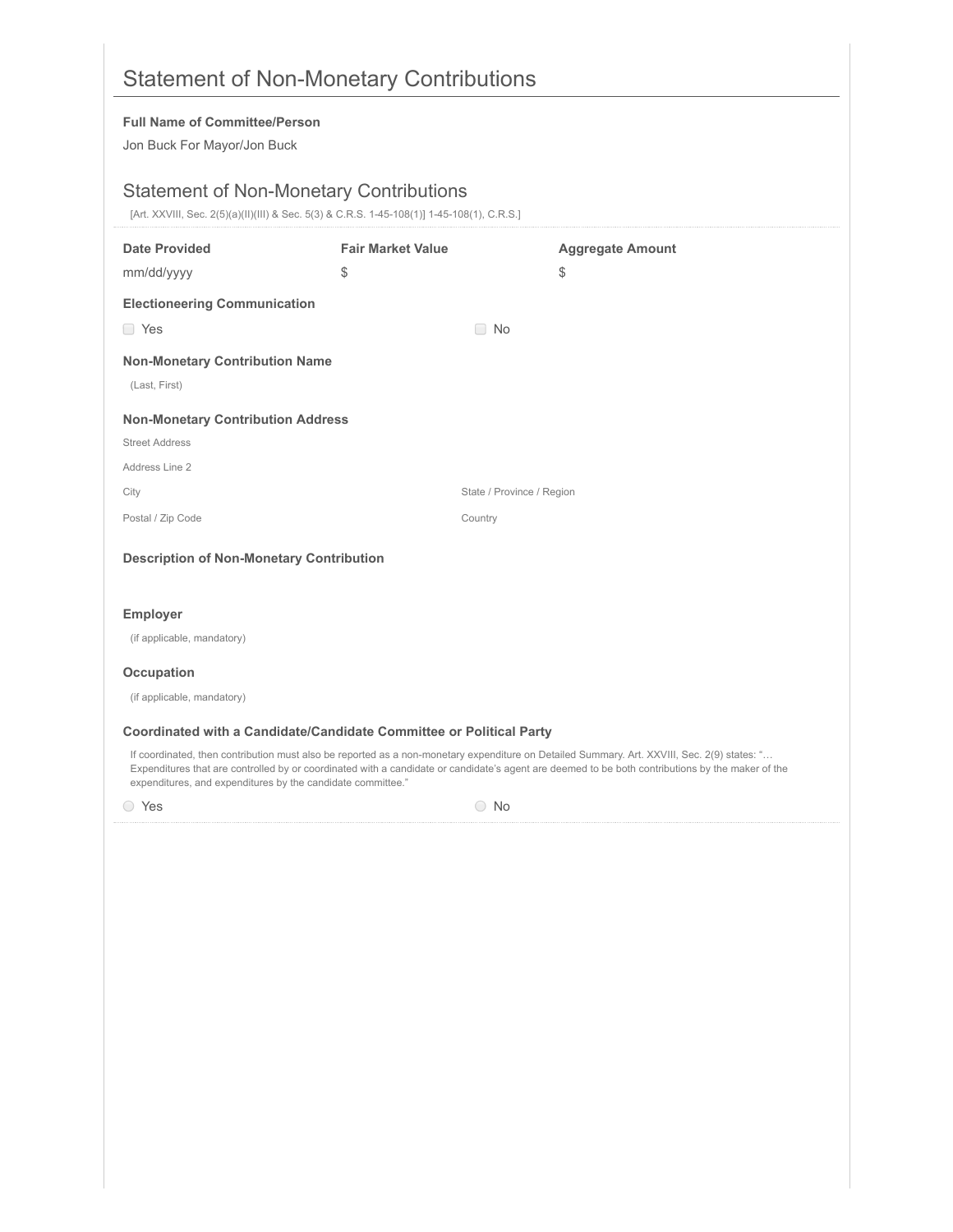# Contributions and Expenditures Detailed Summary

### **Full Name of Committee/Person**

Jon Buck For Mayor/Jon Buck

| <b>OUT DUCK</b> I OF MAYOROUT DUCK                                                                                                            |                                                                           |                                                                                                                                                                         |
|-----------------------------------------------------------------------------------------------------------------------------------------------|---------------------------------------------------------------------------|-------------------------------------------------------------------------------------------------------------------------------------------------------------------------|
| <b>Reporting Period</b>                                                                                                                       |                                                                           |                                                                                                                                                                         |
|                                                                                                                                               | <b>From</b>                                                               | <b>Through</b>                                                                                                                                                          |
| <b>Covered</b>                                                                                                                                | 09/17/2021                                                                | 10/07/2021                                                                                                                                                              |
| Contributions                                                                                                                                 |                                                                           |                                                                                                                                                                         |
| Beginning reporting period funds on hand<br>Provided on General Information<br>\$225.00                                                       |                                                                           |                                                                                                                                                                         |
| <b>Total Itemized Contributions (\$20 or more)</b><br>Provided on Schedule A<br>\$800.00                                                      |                                                                           | <b>Total Non-Itemized Contributions</b><br>Provided on General Information<br>\$15.00                                                                                   |
| <b>Loans Received</b><br>Provided on Schedule C<br>\$0.00                                                                                     |                                                                           | <b>Total of Other Receipts</b><br>Provided on General Information<br>\$0.00                                                                                             |
| <b>Returned Expenditures</b><br>Provided on Schedule D<br>\$0.00                                                                              |                                                                           |                                                                                                                                                                         |
| <b>Total Monetary Contributions</b><br>Sum of above<br>\$1,040.00                                                                             |                                                                           |                                                                                                                                                                         |
| <b>Expenditures</b>                                                                                                                           |                                                                           |                                                                                                                                                                         |
| Itemized Expenditures (\$20 or more)<br>Provided on Schedule B<br>\$867.13<br><b>Loan Repayments Made</b><br>Provided on Schedule C<br>\$0.00 |                                                                           | <b>Total of Non-Itemized Expenditures</b><br>Provided on General Information<br>\$35.22<br><b>Returned Contributions (To donor)</b><br>Provided on Schedule D<br>\$0.00 |
| <b>Total Monetary Expenditures</b><br>Sum of above Expenditures<br>\$902.35                                                                   |                                                                           |                                                                                                                                                                         |
| <b>Total Coordinated Non-Monetary Expenditures</b><br>(Candidate/Candidate Committee & Political Parties ONLY)<br>\$0.00                      |                                                                           |                                                                                                                                                                         |
| <b>Total Spending</b><br>\$902.35                                                                                                             | Total Monetary Expenditures + Total Coordinated Non-Monetary Expenditures |                                                                                                                                                                         |